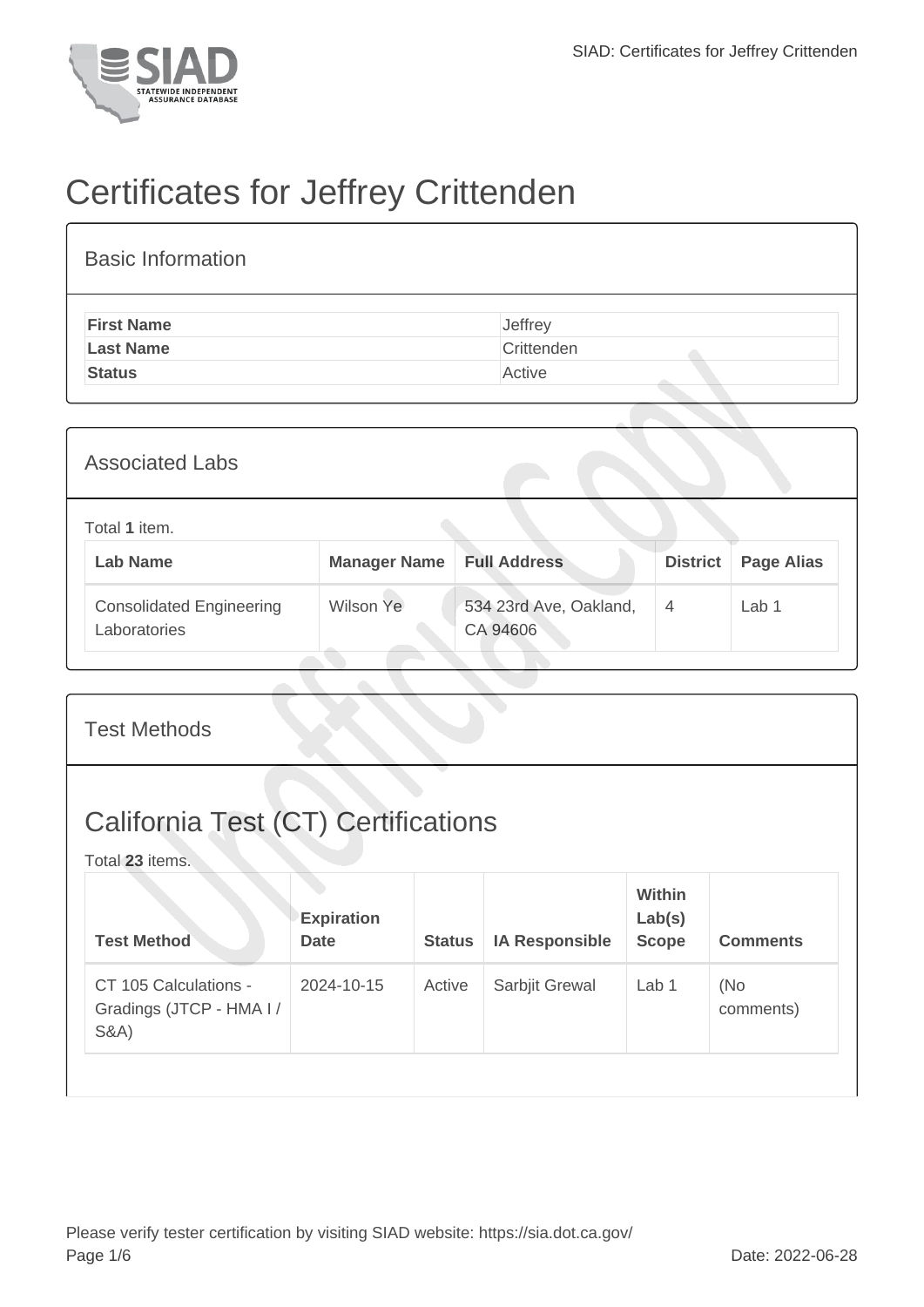

| <b>Test Method</b>                                                                  | <b>Expiration</b><br><b>Date</b> | <b>Status</b> | <b>IA Responsible</b> | Within<br>Lab(s)<br><b>Scope</b> | <b>Comments</b>   |
|-------------------------------------------------------------------------------------|----------------------------------|---------------|-----------------------|----------------------------------|-------------------|
| CT 125 AGG Sampling -<br><b>AGGREGATES (JTCP -</b><br><b>HMA I / S&amp;A)</b>       | 2024-10-15                       | Active        | Sarbjit Grewal        | Lab 1                            | (No<br>comments)  |
| CT 125 AGG Sampling -<br><b>AGGREGATES</b>                                          | 2023-02-24                       | Active        | David Small           | Lab 1                            | (No<br>comments)  |
| CT 125 HMA Sampling -<br>HMA (JTCP - HMA I)                                         | 2025-01-28                       | Active        | Soroosh<br>Amelian    | Lab 1                            | (No)<br>comments) |
| CT 125 HMA Sampling -<br><b>HMA</b>                                                 | 2023-02-24                       | Active        | David Small           | Lab <sub>1</sub>                 | (No<br>comments)  |
| CT 201 Sample<br>Preparation - Soil and<br>Aggregates (JTCP -<br><b>S&amp;A)</b>    | 2024-10-15                       | Active        | Sarbjit Grewal        | Lab <sub>1</sub>                 | (No<br>comments)  |
| CT 202 Sieve analysis -<br>Fine and Coarse<br>Aggregates (JTCP -<br><b>S&amp;A)</b> | 2024-10-15                       | Active        | Sarbjit Grewal        | Lab 1                            | (No<br>comments)  |
| CT 205 Percent Crushed<br>Particles (JTCP - S&A)                                    | 2024-10-15                       | Active        | Sarbjit Grewal        | Lab 1                            | (No<br>comments)  |
| CT 216 Relative<br>Compaction - Soils and<br>Aggregates (JTCP -<br><b>S&amp;A)</b>  | 2024-10-15                       | Active        | Sarbjit Grewal        | Lab 1                            | (No<br>comments)  |
| CT 217 Sand Equivalent<br>$(JTCP - S&A)$                                            | 2024-10-15                       | Active        | Sarbjit Grewal        | Lab 1                            | (No<br>comments)  |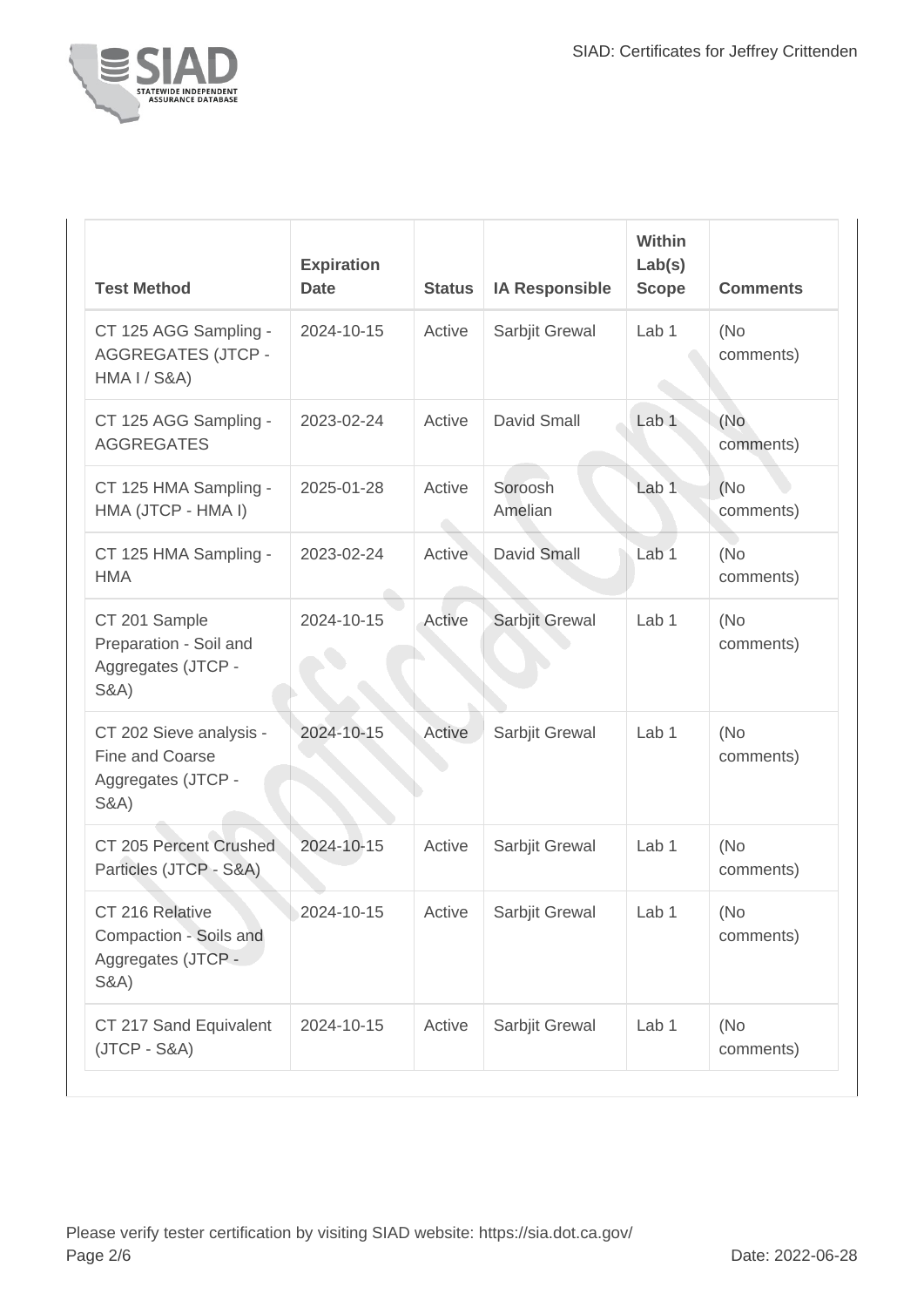

| <b>Test Method</b>                                                  | <b>Expiration</b><br><b>Date</b> | <b>Status</b> | <b>IA Responsible</b>         | Within<br>Lab(s)<br><b>Scope</b> | <b>Comments</b>   |
|---------------------------------------------------------------------|----------------------------------|---------------|-------------------------------|----------------------------------|-------------------|
| CT 226 Moisture Content<br>- Soils and Aggregates<br>$(JTCP - S&A)$ | 2024-10-15                       | Active        | Sarbjit Grewal                | Lab 1                            | (No<br>comments)  |
| CT 227 Cleanness Value<br>$(JTCP - S&A)$                            | 2024-10-15                       | Active        | Sarbjit Grewal                | Lab <sub>1</sub>                 | (No<br>comments)  |
| CT 229 Durability (JTCP<br>$-S&A)$                                  | 2024-10-15                       | Active        | Sarbjit Grewal                | Lab <sub>1</sub>                 | (No)<br>comments) |
| CT 231 Relative<br>Compaction - Nuclear<br>Gage                     | 2023-02-24                       | Active        | David Small                   | Lab <sub>1</sub>                 | (No<br>comments)  |
| CT 306 Reducing<br>Samples of Asphalt<br>Mixtures (JTCP - HMA I)    | 2025-01-28                       | Active        | Soroosh<br>Amelian            | Lab 1                            | (No)<br>comments) |
| CT 375 AC Density by<br>Nuclear Gage                                | 2023-02-24                       | Active        | <b>David Small</b>            | Lab 1                            | (No)<br>comments) |
| CT 504 Air Content of<br>PCC - Pressure Method<br>(JTCP - PCC)      | 2022-11-11                       | Active        | <b>Biplab</b><br>Bhattacharya | Lab 1                            | (No<br>comments)  |
| CT 518 Unit Weight -<br>PCC (JTCP - PCC)                            | 2022-11-11                       | Active        | <b>Biplab</b><br>Bhattacharya | Lab 1                            | (No<br>comments)  |
| CT 539 Sampling Fresh<br>Concrete (JTCP - PCC)                      | 2022-11-11                       | Active        | <b>Biplab</b><br>Bhattacharya | Lab 1                            | (No<br>comments)  |
| CT 540 Making Cylinders<br>- PCC (JTCP - PCC)                       | 2022-11-11                       | Active        | <b>Biplab</b><br>Bhattacharya | Lab 1                            | (No<br>comments)  |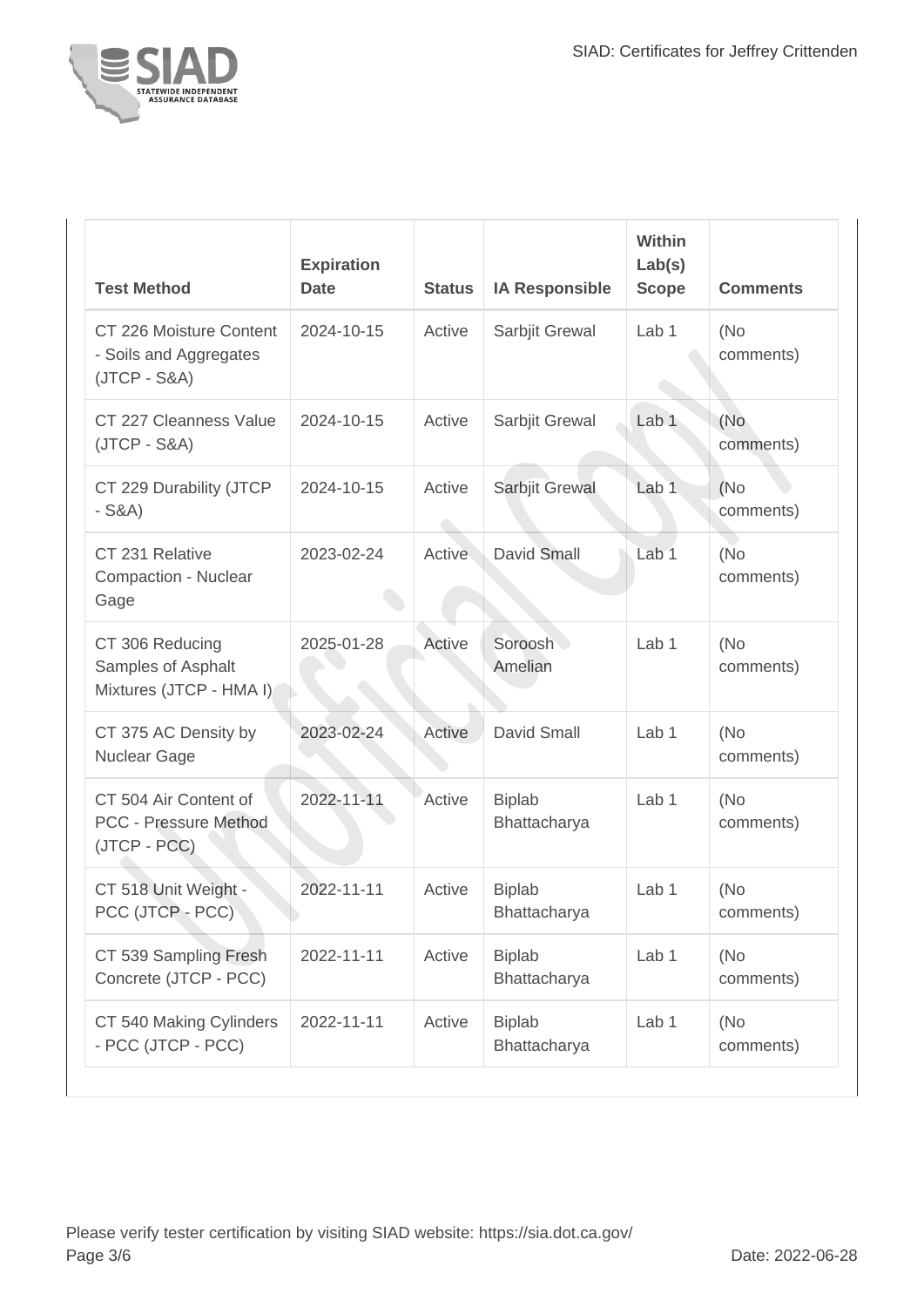

| <b>Test Method</b>                                               | <b>Expiration</b><br>Date | <b>Status</b> | <b>IA Responsible</b>         | <b>Within</b><br>Lab(s)<br><b>Scope</b> | <b>Comments</b>  |
|------------------------------------------------------------------|---------------------------|---------------|-------------------------------|-----------------------------------------|------------------|
| CT 543 Air Content of<br>PCC - Volumetric Method<br>(JTCP - PCC) | 2022-11-11                | Active        | <b>Biplab</b><br>Bhattacharya | Lab 1                                   | (No<br>comments) |
| CT 556 Slump - PCC<br>(JTCP - PCC)                               | 2022-11-11                | Active        | <b>Biplab</b><br>Bhattacharya | Lab $1$                                 | (No<br>comments) |
| CT 557 Temperature -<br>PCC (JTCP - PCC)                         | 2022-11-11                | Active        | <b>Biplab</b><br>Bhattacharya | Lab <sub>1</sub>                        | (No<br>comments) |

## AASHTO/ASTM Proficiencies

## Total **14** items.

| <b>Test Method</b>                                                                    | <b>Expiration</b><br><b>Date</b> | <b>Status</b> | <b>IA Responsible</b> | <b>Within</b><br>Lab(s)<br><b>Scope</b> | <b>Comments</b>  |
|---------------------------------------------------------------------------------------|----------------------------------|---------------|-----------------------|-----------------------------------------|------------------|
| AASHTO T11 Sieve<br>Analysis (Washing) -<br>Fine Aggregates<br>(JTCP - HMA I)         | 2025-01-28                       | Active        | Soroosh<br>Amelian    | Lab <sub>1</sub>                        | (No<br>comments) |
| <b>AASHTO T27 Sieve</b><br>Analysis - Fine and<br>Coarse Aggregates<br>(JTCP - HMA I) | 2025-01-28                       | Active        | Soroosh<br>Amelian    | Lab <sub>1</sub>                        | (No<br>comments) |
| <b>AASHTO R47</b><br>Reducing Samples of<br>HMA (JTCP - HMA I)                        | 2025-01-28                       | Active        | Soroosh<br>Amelian    | Lab 1                                   | (No<br>comments) |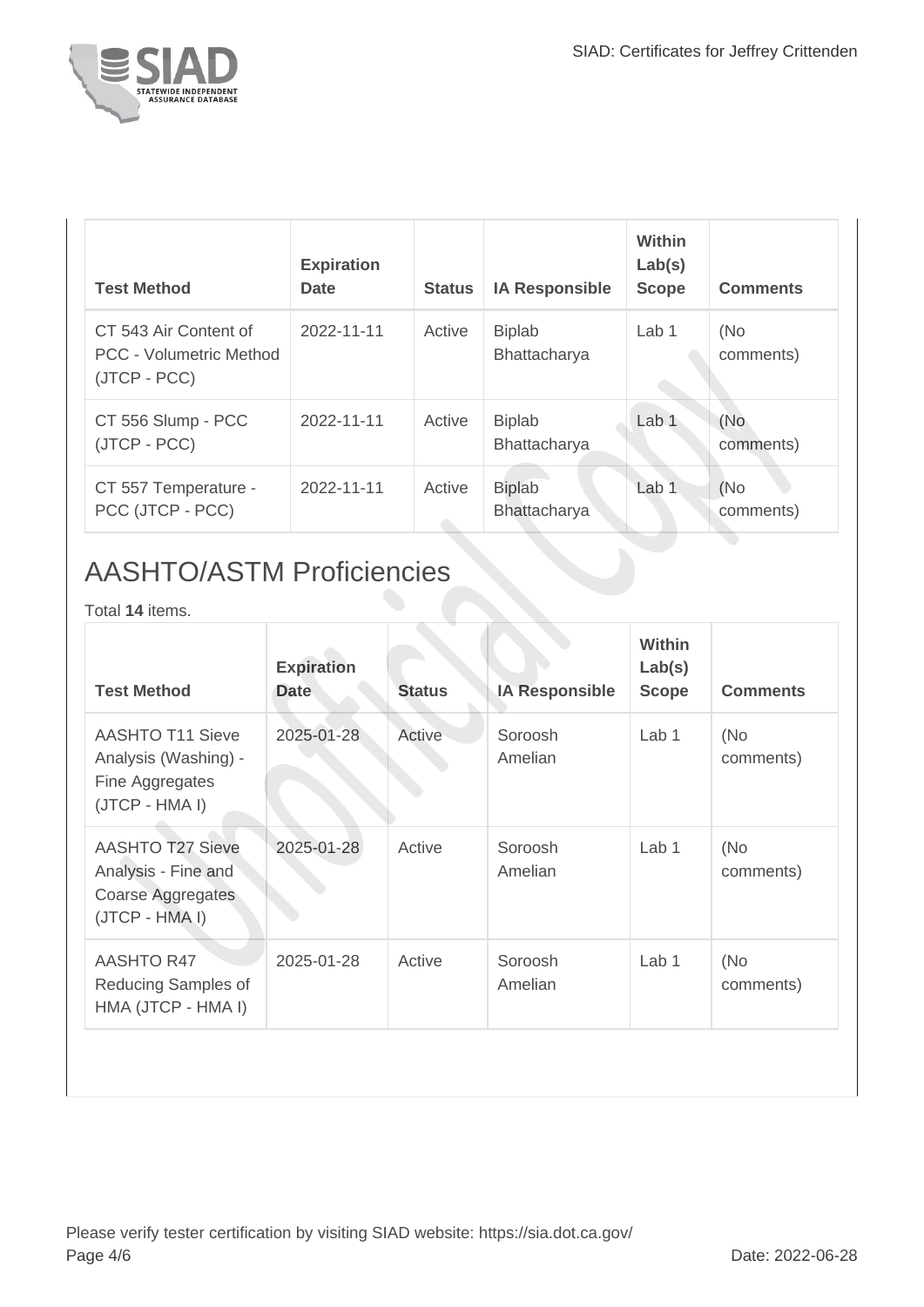

| <b>Test Method</b>                                                          | <b>Expiration</b><br><b>Date</b> | <b>Status</b> | <b>IA Responsible</b>         | <b>Within</b><br>Lab(s)<br><b>Scope</b> | <b>Comments</b>   |
|-----------------------------------------------------------------------------|----------------------------------|---------------|-------------------------------|-----------------------------------------|-------------------|
| <b>AASHTO R76</b><br>Reducing Samples of<br>Agg (JTCP - HMA I)              | 2025-01-28                       | Active        | Soroosh<br>Amelian            | Lab <sub>1</sub>                        | (No<br>comments)  |
| AASHTO T166 Bulk<br>SpG of Compacted<br>HMA - SSD (JTCP -<br>HMA II)        | 2024-08-05                       | Active        | Soroosh<br>Amelian            | Lab <sub>1</sub>                        | (No<br>comments)  |
| AASHTO T176 Sand<br>Equivalent (JTCP -<br>HMA <sub>I</sub> )                | 2025-01-28                       | Active        | Soroosh<br>Amelian            | Lab <sub>1</sub>                        | (No)<br>comments) |
| AASHTO T209 Max<br>SpG and Density -<br>HMA (JTCP - HMA II)                 | 2024-08-05                       | Active        | Soroosh<br>Amelian            | Lab 1                                   | (No)<br>comments) |
| <b>AASHTO T248</b><br>Reducing Samples of<br>Agg. (JTCP - HMA I)            | 2021-04-06                       | Expired       | <b>Biplab</b><br>Bhattacharya | Lab <sub>1</sub>                        | (No<br>comments)  |
| <b>AASHTO T255</b><br>Evaporable Moisture<br>Content (JTCP - HMA<br>$\vert$ | 2025-01-28                       | Active        | Soroosh<br>Amelian            | Lab <sub>1</sub>                        | (No<br>comments)  |
| <b>AASHTO T269</b><br>Percent Air Voids -<br>HMA (JTCP - HMA II)            | 2024-08-05                       | Incomplete    | Soroosh<br>Amelian            | Lab <sub>1</sub>                        | (No<br>comments)  |
| <b>AASHTO T275 Bulk</b><br>SpG - HMA (JTCP -<br>HMA II)                     | 2024-08-05                       | Active        | Soroosh<br>Amelian            | Lab 1                                   | (No)<br>comments) |